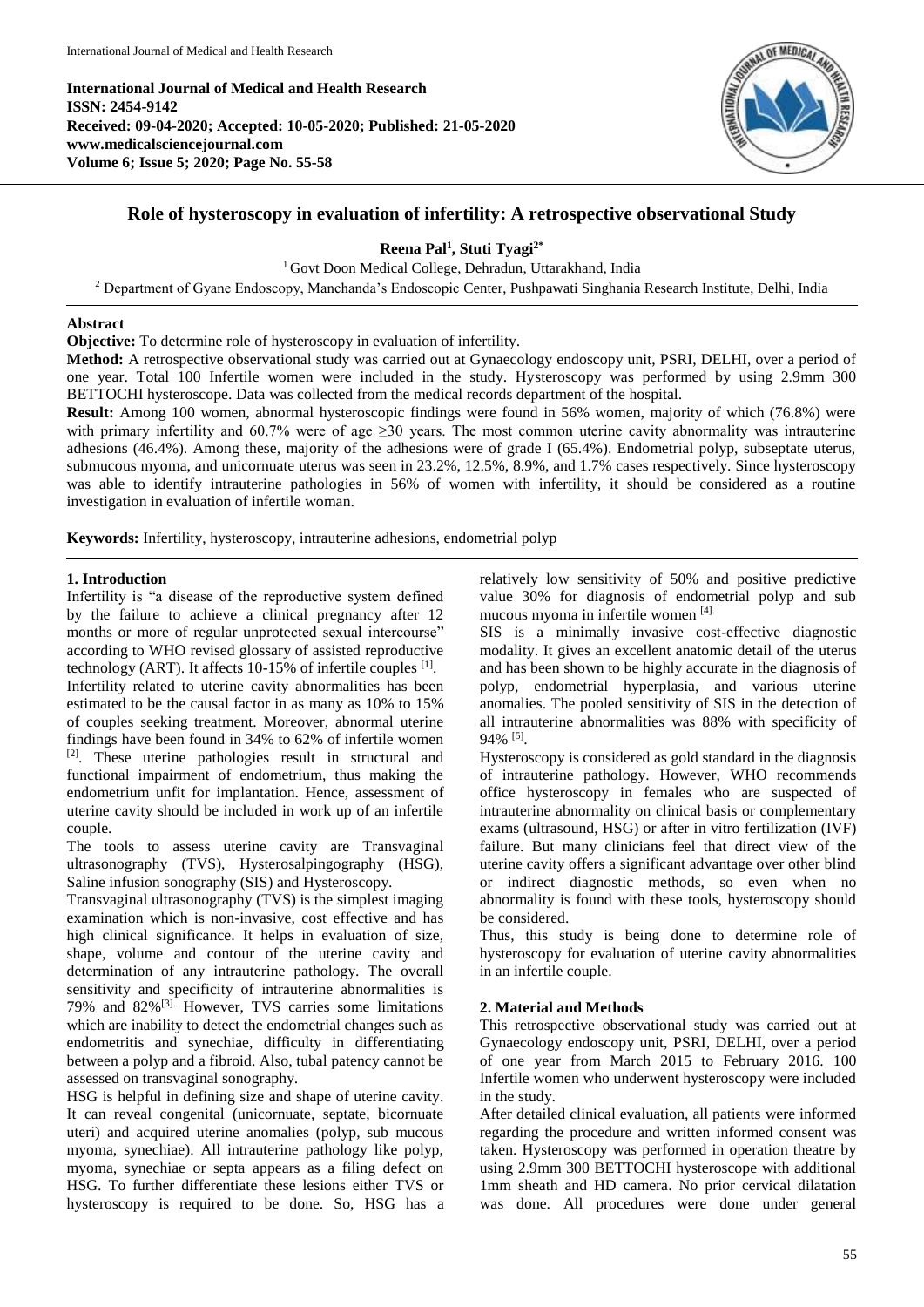anaesthesia by same surgeon. Distension of uterine cavity was achieved with normal saline by pressure bag or Endomat. Hamou Endomat was used as fluid delivery system with inflow pressure of 150 mm Hg and outflow pressure of 0.5 bars. Endocervical canal followed by whole uterine cavity with all four walls and bilateral ostias were Endometrial biopsy was taken for histopathological examination under direct vision if required. If any pathology like intrauterine adhesions, polyp, myoma or septa was diagnosed, operative procedure was done at the same sitting. Video recording of each procedure was done for future reference.

Data was collected from the medical records department of the hospital. Statistical analysis was done by using SPSS software. P value <0.05 was considered as significant.

#### **3. Results**

Hysteroscopy was performed in 100 infertile women, out of which 78% presented with primary infertility and 22% women were with secondary infertility. 46% women were of age  $<$  30 years while 54% women were of age  $\geq$  30 years. All over mean age were  $30.01 \pm 5.48$  years, amongst them, secondary infertility group were elder  $(31.1 \pm 6.8 \text{ years})$  as compared to women with primary infertility (29.7+5.01 years), however difference was statistically insignificant (p value 0.326). Among 22 women with secondary infertility.

(Table 1) shows distribution of women undergoing hysteroscopy in primary and secondary infertility group. Normal intrauterine findings were found in 44 women. Majority of these women were of age less than 30 years (54.5%) and presented with primary infertility (79.5%). Abnormal Hysteroscopic findings were found in 56 women, of whom maximum women were with primary infertility (76.8%) and of age ≥30 years (60.7%)

**Table 1:** Distribution of hysteroscopic findings according to age and primary/secondary infertility.

| <b>Variables</b>      | Normal findings Abnormal findings <sub>p</sub> |            | value |  |
|-----------------------|------------------------------------------------|------------|-------|--|
|                       | $(n=44)$                                       | $(n=56)$   |       |  |
| Primary infertility   | 35 (79.5%)                                     | 43 (76.8%) | 0.741 |  |
| Secondary infertility | 9(20.5%)                                       | 13 (23.2%) |       |  |
| Age $<$ 30 years      | 24 (54.5%)                                     | 22 (39.3%) | 0.129 |  |
| Age $\geq$ 30 years   | .20(45.5%)                                     | 34 (60.7%) |       |  |

In primary infertility group, intrauterine pathologies were diagnosed in 43/78 (55.1%) women. The most common finding was intrauterine adhesions (41.8%) followed by endometrial polyp (25.5%), subseptate uterus (13.9%) and sub mucous myoma (11.6%).

In group with secondary infertility, abnormal intrauterine pathologies were detected in 13/22 women (59.1%).

|  |  |  | Table 2: Abnormal intrauterine pathologies in women with primary infertility and women with secondary infertility |
|--|--|--|-------------------------------------------------------------------------------------------------------------------|
|--|--|--|-------------------------------------------------------------------------------------------------------------------|

| <b>Intrauterine pathology</b> | Primary infertility (n=78) | Secondary infertility $(n=22)$       | P value |
|-------------------------------|----------------------------|--------------------------------------|---------|
| Cervical polyp                | $0(0\%)$                   | $1(4.5\%)$                           | 0.22    |
| Cervical adhesions            | $1(1.3\%)$                 | $0(0\%)$                             |         |
| Cervical cancer               | $(1.3\%)$                  | $0(0\%)$                             |         |
| Intrauterine adhesions        | 18 (23.1%)                 | $8(36.3\%)$                          | 0.758   |
| a) Grade I                    | 14 (17.5%)                 | $3(13.6\%)$ 3 $(13.6\%)$ 2 $(9.1\%)$ | 0.069   |
| b) Grade II                   | $2(2.6\%)$                 |                                      | 0.209   |
| $c)$ Grade III                | $2(2.6\%)$                 |                                      | 0.209   |
| d)Polyp                       | $1(15.4\%)$                | $1(4.5\%)$                           | 0.287   |
| e) Myoma                      | 3(3.84%)                   | $0(0\%)$                             | 0.583   |
| f) Subseptate uterus          | 6(7.7%)                    | $1(4.5\%)$                           | 0.22    |
| Unicornuate uterus            | $0(0\%)$                   | $1(4.5\%)$                           | 0.22    |
| Ostia fibrosis                | $2(2.6\%)$                 | $1(4.5\%)$                           | 0.53    |

The most common intrauterine pathology was intrauterine adhesions, seen in 36.4% women. Cervical adhesions was seen in 1% case only, seen in a women with primary infertility, with age < 30years. One case (1%) of endocervical growth was seen, who was 28-year-old woman with primary infertility, which was later diagnosed as cervical adenocarcinoma on histopathology report. Cervical polyp was found in 1% case, who was women with secondary infertility, with age <30 years. (Tab-2)

Intrauterine adhesions (IUA) were the most common intrauterine finding on hysteroscopy (26%). In primary infertility group 23.1% women were diagnosed with intrauterine adhesions while in women with secondary infertility, 36.4%women were found to have them. (Tab-2) In most of the cases (65.4%), severity of adhesions were mild (grade I, obliteration of <1/3 of cavity, mostly singular and fundal adhesions). However, in 19.2% cases, grade II Asherman's syndrome was found while another 15.4% cases, grade III Asherman's syndrome i.e. more than 2/3rd of cavity was found to be obliterated. Endometrial polyp was the second most common finding on hysteroscopy, affecting 13% cases. In women with primary infertility,

15.4% women were found to have endometrial polyp, out of which in 83.3% cases single polyp was diagnosed on hysteroscopy, while in two polypes and three polypes were found in 16.66% cases. In secondary infertility group, 4.54% women were found to have single endometrial polyp on hysteroscopy. Polypectomy was done in all cases at same sitting and diagnosis was confirmed on histopathology.

Amongst müllerian anomalies, Septate uterus was the third most common abnormality detected on hysteroscopy, seen in 7% cases. In all of these cases, partial septum was diagnosed. Most of them were with primary infertility 85.7%, while only 14.3% were from secondary infertility group. Hysteroscopic septoplasty was done in all cases. One case of unicornuate uterus (1%) was found, seen in women with secondary infertility, which had history of one abortion and was of age 32 years. Submucous myomas found in only 3% of cases of primary infertility. Majority of the myomas were single and of type 0 and type 1. yomectomy was done and specimen was sent for histopathological diagnosis. Ostial fibrosis was detected in 3% of cases, out of which majority were from primary infertility group. As a complication only 1% case had perforation of uterus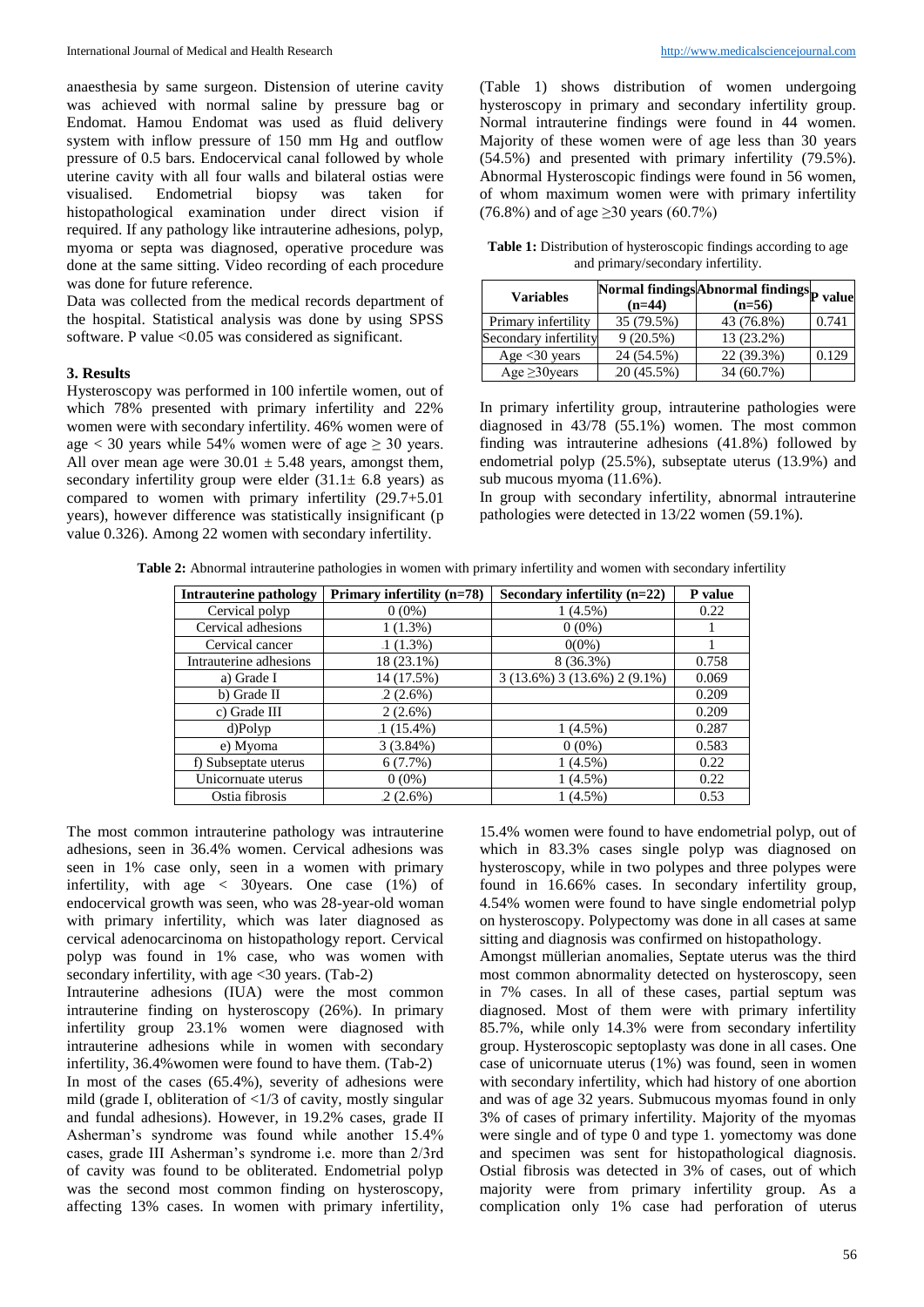occurred during resection of septum in women with primary infertility with subseptate uterus. It was managed conservatively and patient was well postoperatively.

#### **4. Discussion**

Evaluation of uterine cavity is one of the most important steps in the work up of infertile couple. Congenital and acquired disorders of uterine cavity can lead to impairment of endometrium and thus interfering in embryo implantation and growth of fetus [2]. Several investigations are available for evaluating the uterine cavity including TVS, HSG, SIS and hysteroscopy. Hysteroscopy is now days considered as most definite technique for evaluation of uterine cavity in infertility patients since it aids not only in diagnosing the pathology but also its simultaneous management [6].

The previously published data show large ranges of abnormal finding rates from one study to another (7.2% to 64%) [7, 15]. These differences could be explained by the hysteroscopic technique used, type of hysteroscopic distension medium, characteristics of the population including age of the population, ethnic factor, type of infertility (primary or secondary) and indications for hysteroscopy (infertility alone, hysterosalpingography abnormalities, prior to IVF). This proportion of abnormal uterine finding was found to be increased with age, ranging from 40% at age less than 30 years to 60% in women with age  $\geq$ 30 years as seen in the present study. The results were comparable to study by Dicker D *et al* [7] who did a comparative study to determine role of hysteroscopy prior to in vitro fertilization-embryo transfer in elderly women. Hysteroscopy was done in 284 women, out of which uterine abnormalities was revealed in 29.9% of all patients and it was found that abnormal findings were significantly higher in the elderly women of age over 40 years in comparison to those of age less than 40 years ( $P < 0.001$ ). No significant difference in the rate of uterine pathology was found between women with primary (76.8%) and secondary infertility (23.2%). Complication occurred in only one case (1%), case of 34-year-old woman with primary infertility, who was found to have incomplete septa on hysteroscopy. During resection of septum, perforation of uterine cavity occurred. The case was managed conservatively and patient was discharged on third day of surgery. No other complication was found during the study.

Intrauterine adhesions was the most commonest pathology in our study (46.4%). However, various studies has shown comparatively lower incidence of intrauterine adhesions ranging from 3-10% [16-18]. Endometrial polyp was diagnosed in 13 (21.8%) cases out of 56 cases of abnormal intrauterine pathology, of which no statistically significant difference was seen between primary and secondary infertility group. Shokeir TA *et al* [19] did a study to determine incidence of endometrial polyps on hysteroscopy in an infertile eumenorrheic population. Out of 244 women who underwent hysteroscopy, endometrial polyp was found in 36 (13.53%) patients.

Pregnancy outcomes dramatically improved after surgical correction. Currently, the advance modern operative hysteroscopic techniques have made it a relatively easy and brief day care procedure with low morbidity and prompt recovery. Therefore, hysteroscopy helps in not only diagnosing the septa but also its simultaneous resection.

Uterine myoma was found in 5/56 (9%) women in the current study. Donnez and Jadoul tried to address the issue

of whether myomas influence fertility, by reviewing 106 relevant articles <sup>[20].</sup> They concluded that they do influence fertility, mainly based on the favourable pregnancy rates obtained after Myomectomy. Furthermore, they concluded that submucous and intramural myomas distort the cavity, impairing implantation and pregnancy rates in women undergoing IVF. Hence, Hysteroscopy not only diagnose these pathologies, but also enables Myomectomy at same siting  $[21]$ .

#### **5. Conclusion**

This study shows hysteroscopy is a valuable diagnostic and therapeutic modality specially for infertile women as it provides cost-effective, comprehensive and a diagnostic aid and simultaneous therapeutic treatment in infertile patients. Hysteroscopy should be considered as routine investigation in evaluation of women with primary and secondary infertility.

### **6. References**

- 1. Pundir J, El Toukhy T. Uterine cavity assessment prior to IVF. Womens Health (Lond Engl). 2010; 6(6):841- 848.
- 2. Brown SE, Coddington CC, Schnorr J, Toner JP, Gibbons W, *et al*. Evaluation of outpatient hysteroscopy, saline infusion hysterosonography and hysterosalpingography in infertile women: a prospective, randomized study. Fertil Steril. 2000; 74(5):1029-1034.
- 3. Maryam N, Hadieh H, Ahmadi F, Fatemeh N, Mohammad C. Diagnostic Accuracy of Transvaginal Sonography in the Detection of Uterine Abnormalities in Infertile Women. Iran J Radiol. 2012; 9(3):139-144.
- 4. Soares SR, Barbosa dos Reis MM, Camargos AF. Diagnostic accuracy of sonohysterography, transvaginal sonography, and hysterosalpingography in patients with uterine cavity diseases. Fertil Steril. 2000; 73(2):406- 411.
- 5. Seshadri S, El-Toukhy T, Douiri A, Jayaprakasan K, Khalaf Y. Diagnostic accuracy of saline infusion sonography in the evaluation of uterine cavity abnormalities prior to assisted reproductive techniques: a systematic review and meta-analyses, 2015.
- 6. Practice committee of American Society for Reproductive Medicine. Diagnostic evaluation of the infertile female: a committee opinion. Birmingham, AL: American Society for Reproductive Medicine. Fertil Steril. 2015; 103(6):e44-e50.
- 7. Dicker D, Goldman JA, Ashkenazi J, Feldberg D, Dekel A.The value of hysteroscopy in elderly women prior to in vitro fertilization-embryo transfer (IVF- ET): a comparative study. Journal of In Vitro Fertilization and Embryo Transfer. 1990; 7(5):267-270.
- 8. Brusco GF, Arena S, Angelini A.The role of diagnostic hysteroscopy in infertile women. Minerva Ginecologica. 2001; 53(5):313-316.
- 9. Preutthipan S, Linasmita V. A prospective comparative study between hysterosalpingography and hysteroscopy in the detection of intrauterine pathology in patients with infertility. Journal of Obstetrics and Gynaecology Research. 2003; 29(1):33-37.
- 10. Pansky M, Feingold M, Sagi R, Herman A, Schneider D, *et al*. Diagnostic hysteroscopy as a primary tool in a basic infertility workup. JSLS. 2006; 10(2):231-235.